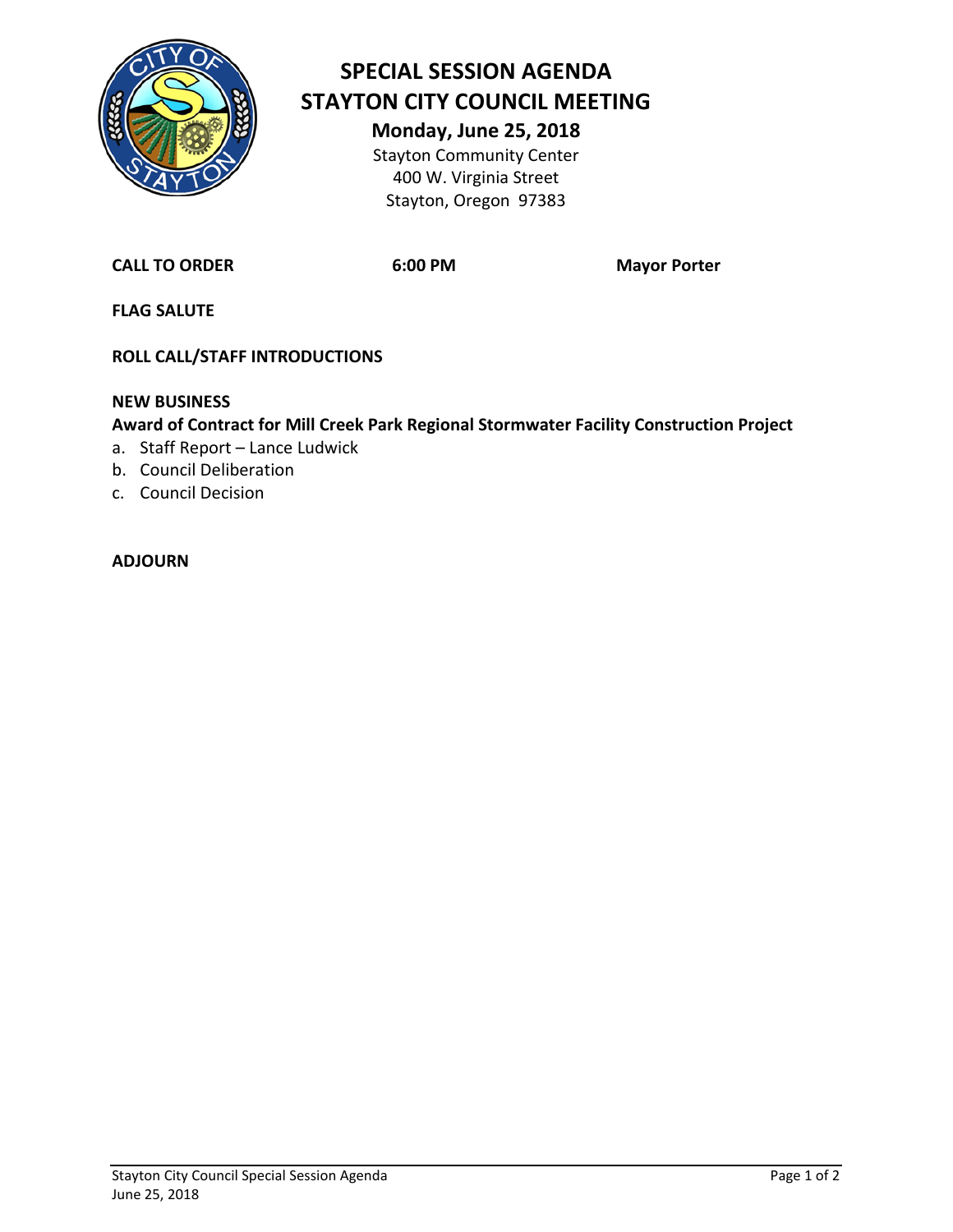### **CALENDAR OF EVENTS**

#### **JUNE 2018**

| Monday                | June 25                                 | <b>City Council Special Session</b>                         | 6:00 p.m. | Community Center (north end)  |  |  |  |
|-----------------------|-----------------------------------------|-------------------------------------------------------------|-----------|-------------------------------|--|--|--|
| Monday                | June 25                                 | <b>Planning Commission</b>                                  | 7:00 p.m. | Community Center (north end)  |  |  |  |
| <b>JULY 2018</b>      |                                         |                                                             |           |                               |  |  |  |
| Monday<br>July 2      |                                         | <b>City Council</b>                                         | 7:00 p.m. | Community Center (north end)  |  |  |  |
| Wednesday<br>July 4   |                                         | CITY OFFICES CLOSED IN OBSERVANCE OF FOURTH OF JULY HOLIDAY |           |                               |  |  |  |
| Tuesday               | July 10                                 | <b>Commissioner's Breakfast</b>                             | 7:30 a.m. | Covered Bridge Café           |  |  |  |
| Tuesday               | July 10                                 | Parks & Recreation Board                                    | 6:30 p.m. | <b>Stayton Public Library</b> |  |  |  |
| Monday                | July 16                                 | <b>City Council</b>                                         | 7:00 p.m. | Community Center (north end)  |  |  |  |
| Wednesday             | July 18                                 | Library Board                                               | 6:00 p.m. | E.G. Siegmund Meeting Room    |  |  |  |
| Monday                | July 30                                 | <b>Planning Commission</b>                                  | 7:00 p.m. | Community Center (north end)  |  |  |  |
| <b>AUGUST 2018</b>    |                                         |                                                             |           |                               |  |  |  |
| Monday                | August 6                                | <b>City Council</b>                                         | 7:00 p.m. | Community Center (north end)  |  |  |  |
| Tuesday               | August 7                                | Parks & Recreation Board                                    | 6:30 p.m. | E.G. Siegmund Meeting Room    |  |  |  |
| Tuesday               | August 7                                | <b>National Night Out</b>                                   | 6:00 p.m. | <b>Various City Parks</b>     |  |  |  |
| Tuesday               | August 14                               | <b>Commissioner's Breakfast</b>                             | 7:30 a.m. | Covered Bridge Café           |  |  |  |
| Wednesday             | August 15                               | Library Board                                               | 6:00 p.m. | E.G. Siegmund Meeting Room    |  |  |  |
| Monday                | August 20                               | City Council                                                | 7:00 p.m. | Community Center (north end)  |  |  |  |
| Monday                | <b>Planning Commission</b><br>August 27 |                                                             | 7:00 p.m. | Community Center (north end)  |  |  |  |
| <b>SEPTEMBER 2018</b> |                                         |                                                             |           |                               |  |  |  |
| Monday                | September 3                             | CITY OFFICES CLOSED IN OBSERVANCE OF LABOR DAY HOLIDAY      |           |                               |  |  |  |
| Tuesday               | September 4                             | <b>City Council</b>                                         | 7:00 p.m. | Community Center (north end)  |  |  |  |
| Wednesday             | September 5                             | Parks & Recreation Board                                    | 6:30 p.m. | E.G. Siegmund Meeting Room    |  |  |  |
| Tuesday               | September 11                            | Commissioner's Breakfast                                    | 7:30 a.m. | Covered Bridge Café           |  |  |  |
| Monday                | September 17                            | <b>City Council</b>                                         | 7:00 p.m. | Community Center (north end)  |  |  |  |
| Wednesday             | September 19                            | Library Board                                               | 6:00 p.m. | E.G. Siegmund Meeting Room    |  |  |  |
| Monday                | September 24                            | <b>Planning Commission</b>                                  | 7:00 p.m. | Community Center (north end)  |  |  |  |
| OCTOBER 2018          |                                         |                                                             |           |                               |  |  |  |
| Monday                | October 1<br><b>City Council</b>        |                                                             | 7:00 p.m. | Community Center (north end)  |  |  |  |
| Tuesday               | October 2                               | Parks & Recreation Board                                    | 6:30 p.m. | E.G. Siegmund Meeting Room    |  |  |  |
| Tuesday               | October 9                               | Commissioner's Breakfast                                    | 7:30 a.m. | Covered Bridge Café           |  |  |  |
| Monday                | October 15<br><b>City Council</b>       |                                                             | 7:00 p.m. | Community Center (north end)  |  |  |  |
| Wednesday             | October 17<br>Library Board             |                                                             | 6:00 p.m. | E.G. Siegmund Meeting Room    |  |  |  |
| Monday                | October 29                              | <b>Planning Commission</b>                                  | 7:00 p.m. | Community Center (north end)  |  |  |  |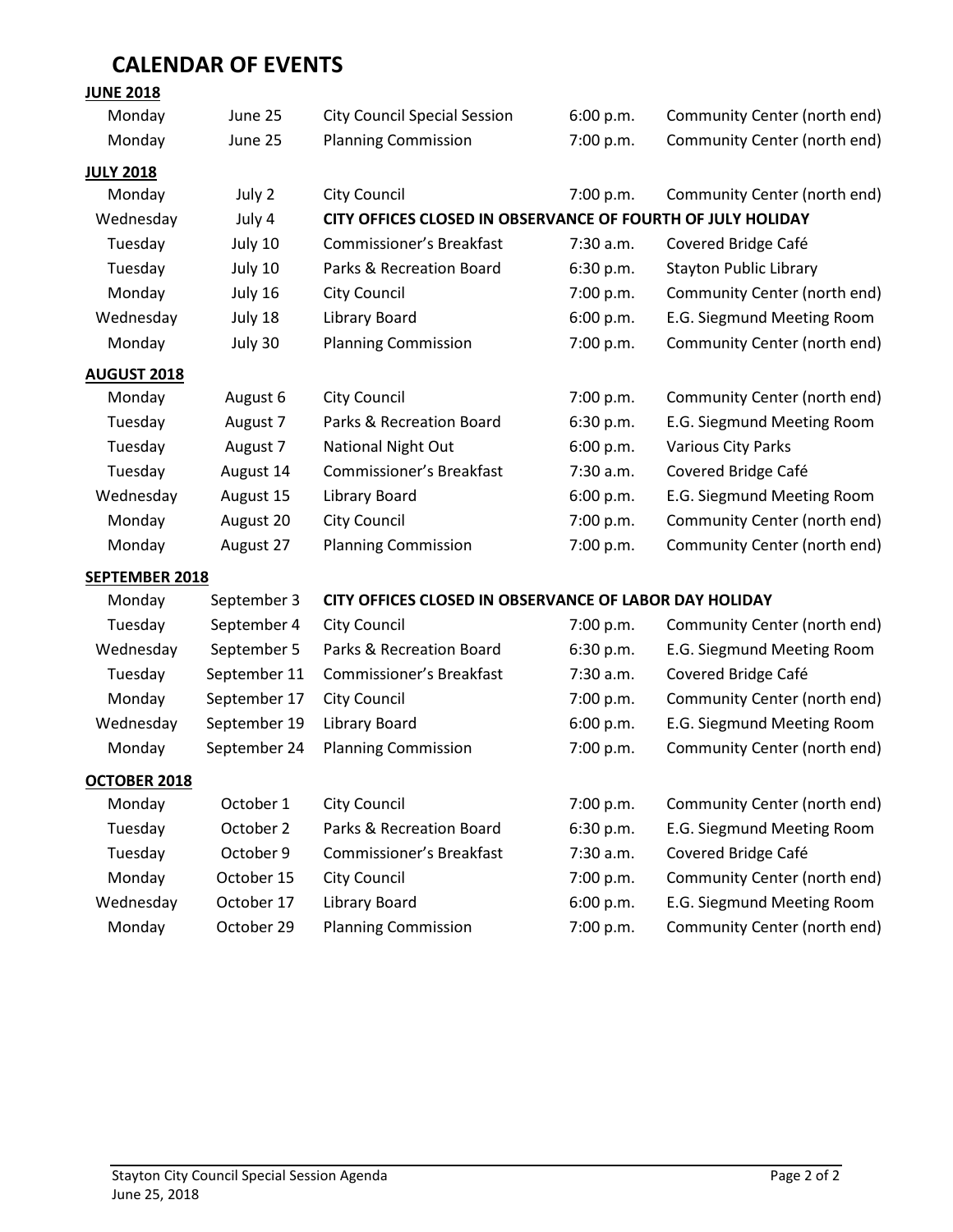

### **CITY OF STAYTON**

### M E M O R A N D U M

| TO:             | <b>Mayor Henry Porter and the Stayton City Council</b>                                            |
|-----------------|---------------------------------------------------------------------------------------------------|
| <b>FROM:</b>    | Lance S. Ludwick, P.E.; Public Works Director                                                     |
| <b>DATE:</b>    | June 20, 2018                                                                                     |
| <b>SUBJECT:</b> | Award of Contract for Mill Creek Park Regional Stormwater<br><b>Facility Construction Project</b> |

#### **ISSUE**

*Shall the City award the Mill Creek Park Regional Stormwater Facility construction contract to the low bidder, K and E Excavating, for the bid amount of \$1, 635,405.50?*

#### **ENCLOSURE(S)**

1. Minutes from Bid Opening & Bid Tabulation Sheet – June 14, 2018 at 2:00 p.m.

#### **BACKGROUND INFORMATION**

The project includes, but is not limited to, all labor, materials, and equipment necessary for construction of the Mill Creek Park Regional Stormwater Facility, as shown in the Mill Creek Park Regional Stormwater Facility Construction Plans and other work necessary as shown in the Contract Documents.

Public Works Director Lance S. Ludwick and Keller Associates, Inc. developed a bid packet including specifications for the project work.

The project was advertised competitively in the Daily Journal of Commerce and sealed bids were opened on June 14, 2018 at 2:00 PM.

#### **BIDS RECEIVED**

The City received bids from the following companies:

| Contractor                   | Total          |
|------------------------------|----------------|
| K and E Excavating, Inc.     | \$1,635,405.50 |
| Weitman Excavation, Inc.     | \$1,785,371.00 |
| North Santiam Paving Company | \$1,822,103.00 |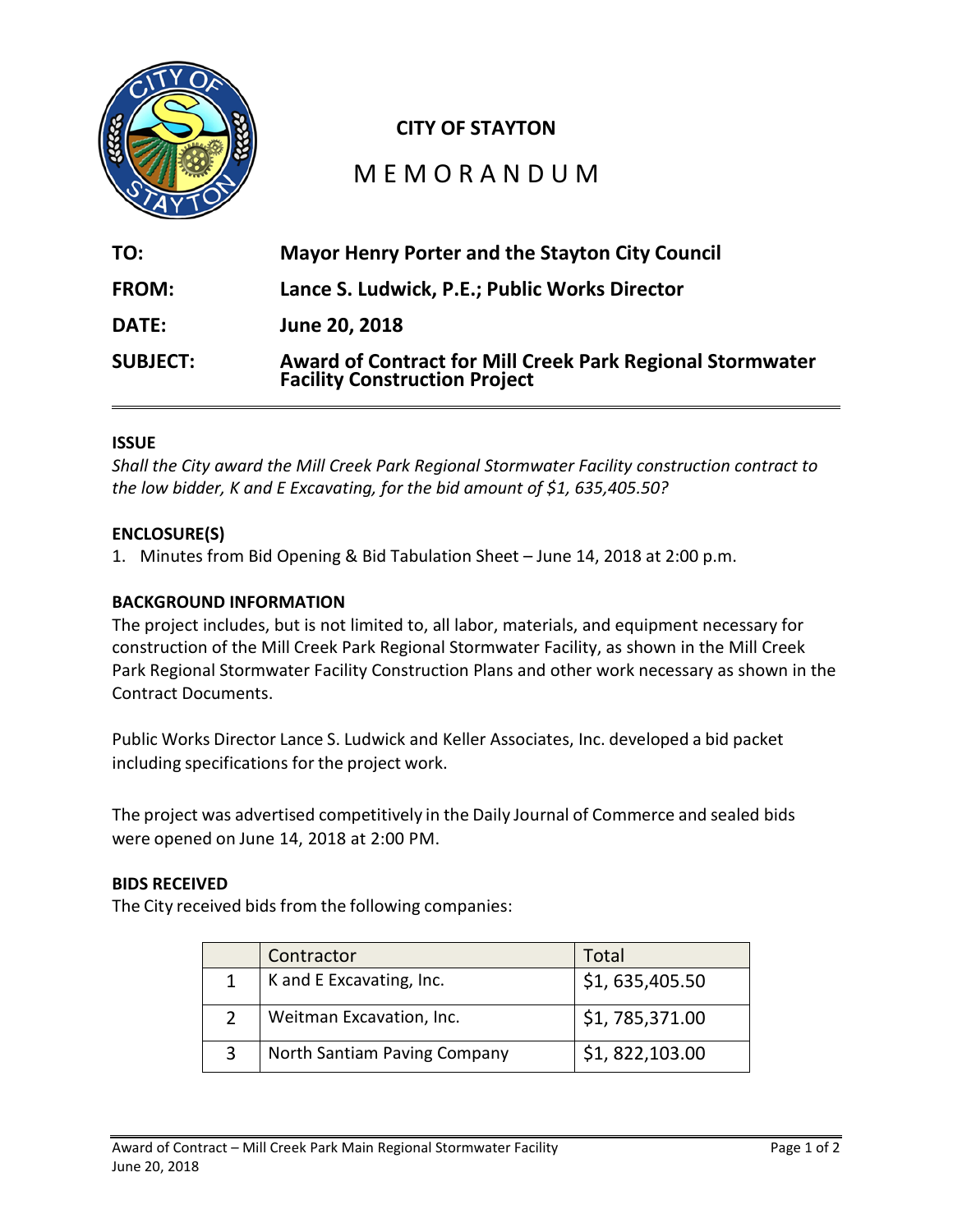#### **STAFF RECOMMENDATION**

Award the construction contract to K and E Excavating, Inc. for the bid amount of \$1,635,405.50.

#### **OPTIONS**

- 1) Award of Contract to K and E Excavating, Inc. for the bid amount of \$1,635,405.50.
- 2) Award of Contract to another responsible bidder in the full contract amount.
- 3) Reject all bids.

#### **MOTION(S)**

Move to award the Mill Creek Park Regional Stormwater Facility construction contract to K and E Excavating Inc. for the bid amount of \$1,635,405.50.